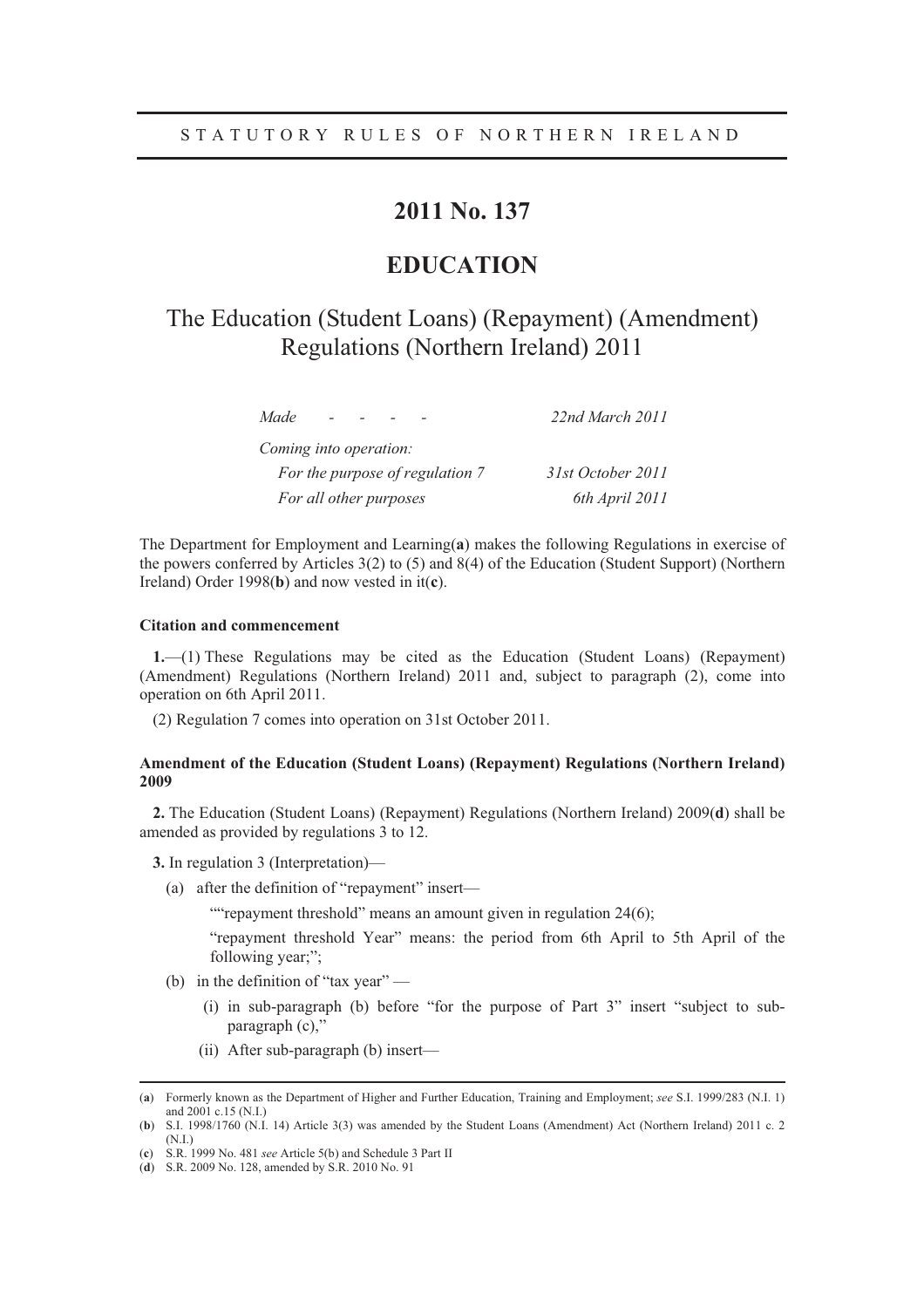- "(c) for the purposes of regulations  $31$  and  $35(1)$  and (2) means the period from 6th April to 5th April of the following year"; and
- (c) after the definition of "tax year" insert—

""tax year 2009-10" for the purpose of Part 3 means the tax year beginning on 6 th April 2009 (and any corresponding expression in which two years are similarly mentioned is to be read in the same way);".

**4.** In regulation 15(4) (Refunds) for "£15,000" substitute "the repayment threshold".

**5.** In regulation 24 (Time for and amount of repayments)—

- (a) in paragraph  $(3)(a)$  for "first £15,000" substitute "repayment threshold" and
- (b) after paragraph (5) insert—
	- "(6) The repayment threshold is—
		- (a) for any repayment threshold year ending on or before 5th April 2012, an amount of £15,000;
		- (b) for any repayment threshold year ending on or after 6th April 2012 but before or on 5th April 2016, an amount equal to  $X + (X \times Y)$  and rounded up to the nearest £5 where—

X is the repayment threshold for the previous repayment threshold year,

Y is the percentage increase between the retail prices all items index published by the Office for National Statistics for the two Marches immediately before the commencement of the previous tax year; and

(c) for any repayment threshold year ending on or after 6th April 2016, the amount of the repayment threshold for the previous repayment threshold year;"

**6.** For regulation 31 (Surcharges) substitute—

#### "**Late payment penalties**

**31.** Schedule 56 to the Finance Act 2009(**a**) (penalty for failure to make payments on time) applies to repayments which have become payable by a borrower under this Part as it applies to an amount of income tax which—

- (a) is payable in relation to the tax year 2010-11 or any subsequent tax year, and
- (b) falls within—
	- (i) item 1, 12, 18 or 19 of the Table in paragraph 1 of that Schedule, or
	- (ii) insofar as the tax falls within item 1 of that Table, item 17, 23 or 24 of that Table<sup>"</sup>

**7.** For regulation 34 (Interest) substitute—

#### "**Interest**

**34.**—(1) Subject to paragraph (2), any repayment due and payable under this Part carries interest at the rate applicable under section 103 of the Finance Act 2009 for the purposes of section 101 of the Finance Act 2009 from whichever of the following days is applicable—

- (a) the last day of the period referred to in regulation 30(2); or
- (b) the date mentioned in regulation 30(3),

until payment, whether or not the applicable day is a non-business day with the meaning of section 92 of the Bills of Exchange Act 1882(**b**).

 <sup>(</sup>**a**) 2009 c. 10

<sup>(</sup>**b**) 1882 c.61 Section 92 was amended by the Banking and Financial Dealings Act 1971 (c.80) sections 3(1) and 4(4)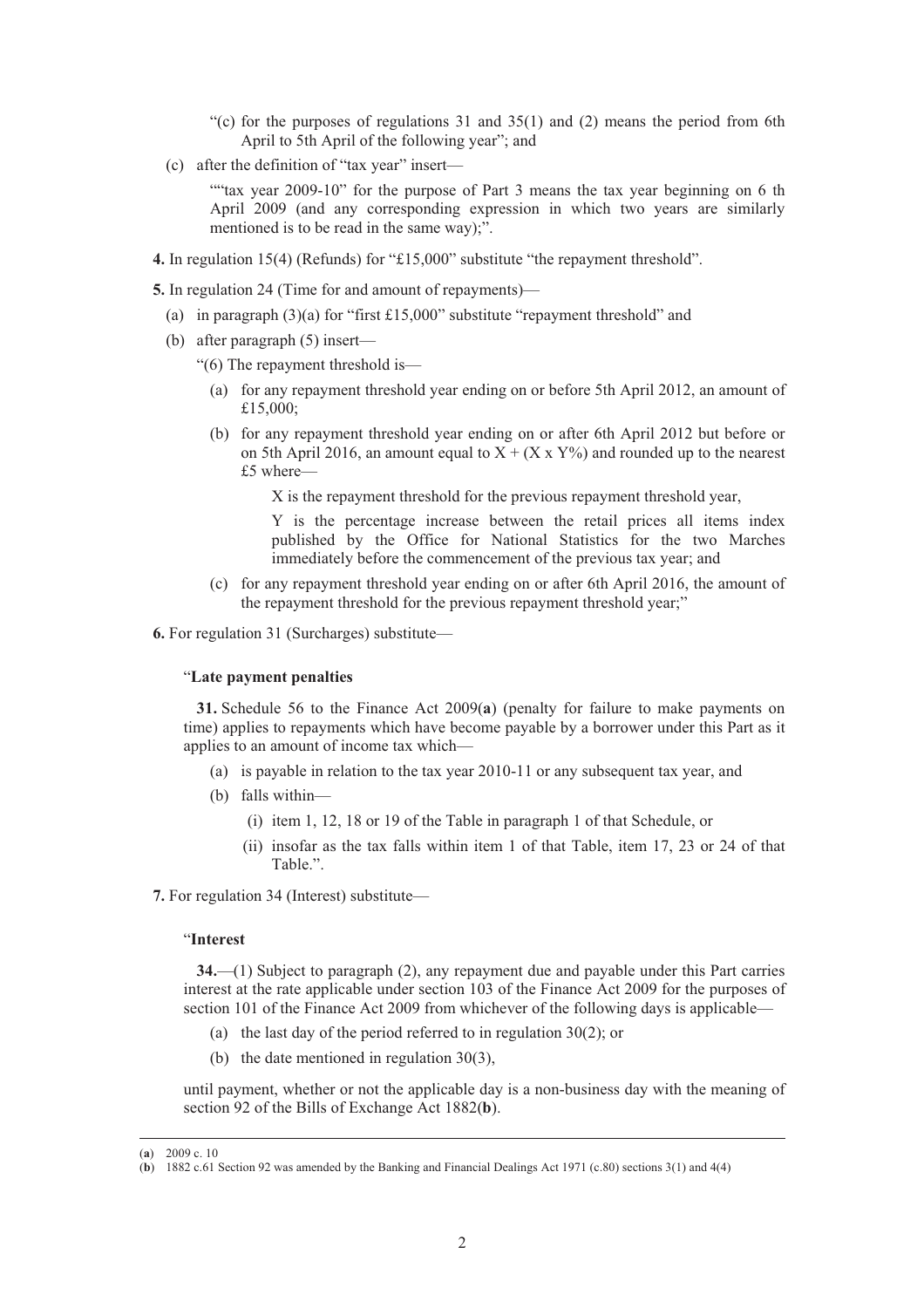(2) In relation to any repayment amount due under this Part and outstanding immediately prior to 31st October 2011—

- (a) section 178 of the Finance Act 1989(**a**) for the purposes of section 86 of the 1970 Act has effect up to and including 30th October 2011, and
- (b) sections 101 and 103 of the Finance Act 2009 have effect on and after 31st October 2011.

(3) Sections 90 and 91 of the 1970 Act apply to interest under this regulation as they apply to interest on income tax.

(4) Subject to paragraph (5), a refund by HMRC to a borrower of an overpayment of amounts payable under this Part carries interest at the rate applicable under section 103 of the Finance Act 2009 from the date on which the overpayment arose to the date on which the order for the refund is issued.

(5) In relation to any refund by HMRC where the date of overpayment arose on or before 30th October 2011—

- (a) section 178 of the Finance Act 1989 has effect for any period up to and including 30th October 2011; and
	- (ii) sections 102 and 103 of the Finance Act 2009 has effect for any period on or after 31st October 2011.".

**8.** In regulation 35 (Penalties)—

(a) for paragraph (1) substitute—

"(1) Schedule 55 to the Finance Act 2009 (penalty for failure to make returns etc) applies—

- (a) in relation to a return or other document which is required to be made or delivered to Her Majesty's Revenue and Customs for the tax year 2010-11 or any subsequent tax year,
- (b) which falls within item 1 of the Table in paragraph 1 of that Schedule, and
- (c) which is required to include information under regulation 25,

as it applies to income tax on that same return."; and

(b) for paragraph (2) substitute—

"(2) The references to liability to tax in Schedule 55 to the Finance Act 2009 are construed as references to the aggregate of the amounts which, if a proper return had been delivered on the filing date, would have been payable—

- (a) by the taxpayer under section 59B of that Act (payment of income tax and capital gains tax); and
- (b) where the taxpayer is a borrower, by way of repayment under regulation 24."

**9.** In regulation 39 (Amount of repayments)—

- (a) In paragraph (2)(a) for "£15,000" substitute "the repayment threshold".
- (b) In paragraph (2)(b) for "£15,000" substitute "the repayment threshold".

**10.** In regulation 71(1) (Calculation of fixed instalment and applicable threshold) insert—

"(1A) On 6th April 2012, and on 6th April of each subsequent year until and including the 6th April 2015 each amount in the column entitled "Applicable Threshold" shall increase to an amount equal to  $X + (X \times Y%)$  and rounded up to the nearest £5 where—

X is the amount in the amount in the column entitled "Applicable Threshold" immediately before the 6th April

 <sup>(</sup>**a**) 1989 c.26 Section 178 was amended by the Finance Act 1994 (c.9), Schedule 19, Paragraph 44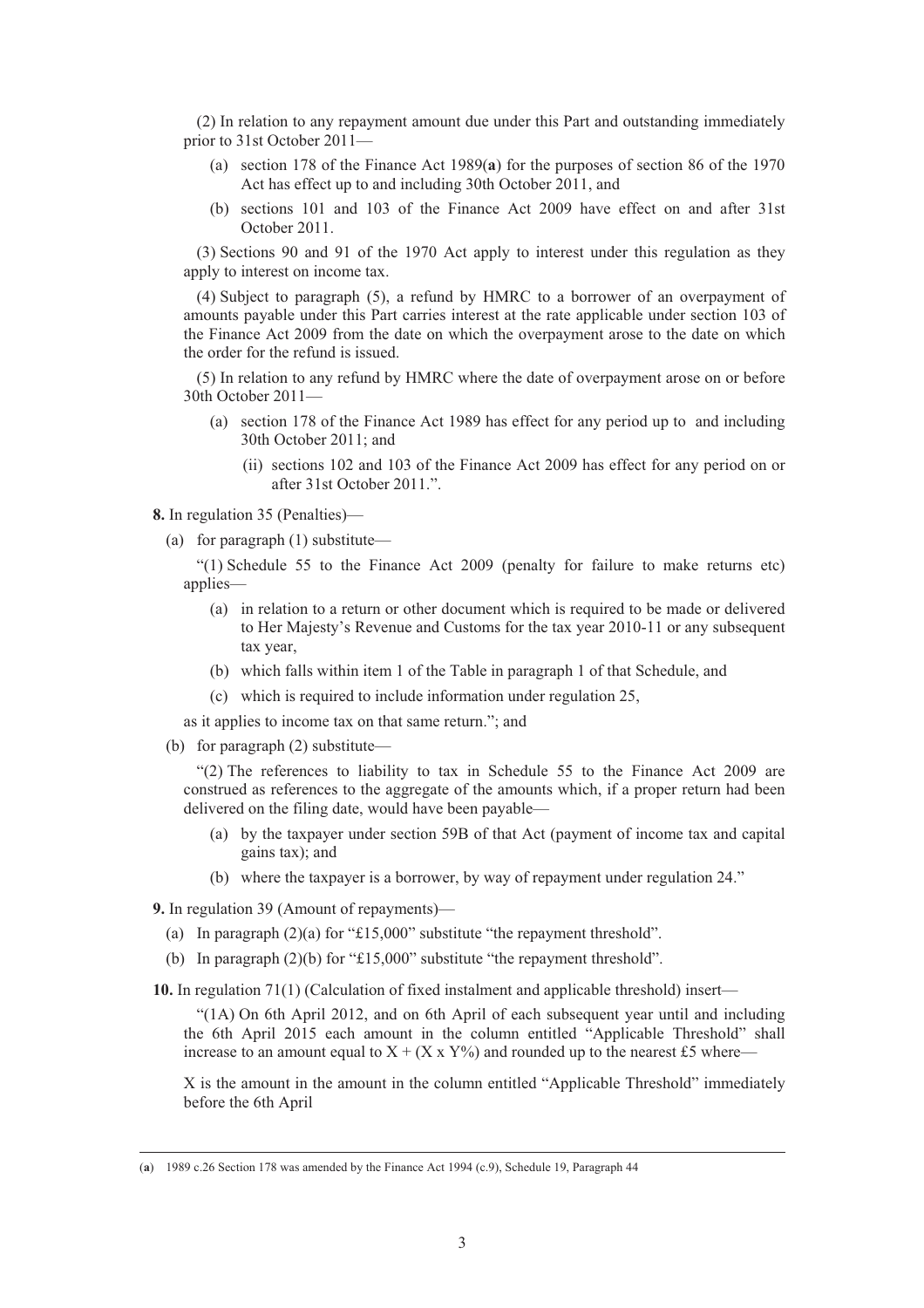Y is the percentage increase between the retail prices all items index published by the Office for National Statistics for the two Marches immediately before the commencement of the previous repayment threshold year."

**11.**—(1) Regulation 75 (Effect of borrower insolvency on student loans) shall be amended as provided by paragraphs (2) to (5)

(2) In paragraph  $2(a)$ —

- (a) For "Article 280 or 283", substitute "Article 280, 283 or 283A(**a**)";
- (b) After "before or after the commencement of the bankruptcy;" omit the word "and".
- (3) After paragraph 2(b) insert—
	- "(c) any sum payable to an eligible student by way of a student loan which the eligible student receives or is entitled to receive before or after the approval of that person's individual voluntary arrangement under Part 8 of the Insolvency (Northern Ireland) Order 1989(**b**) will not be treated as part of the individual voluntary arrangement approved under articles 232 or 237D of that Order, whether the entitlement arises before or after the approval of the arrangement; and
	- (d) any debt or liability to which that person is or may become subject in respect of any sum payable to an eligible student by way of a student loan will not be included in that person's individual voluntary arrangement when that person receives or is entitled to receive that sum—
		- (i) in the case of an individual voluntary arrangement approved before 6th April 2011, after the approval of the arrangement; or
		- (ii) in the case of an individual voluntary arrangement approved on or after 6th April 2011, before or after the approval of the arrangement."

#### **Savings**

**12.**—(1) Regulation 6 does not apply to repayments payable by a borrower under Part 3 of the Education (Student Loans) (Repayment) Regulations (Northern Ireland) 2009 in relation to the tax year 2009-10 or any previous tax year.

(2) Regulation 8 does not apply to returns which are required to include information or other documents under regulation 25 of the Education (Student Loans) (Repayment) Regulations (Northern Ireland) 2009 in relation to tax year 2009-10 or any previous tax year.

(3) In this regulation—

- (a) "tax year" means the period from 6th April to 5th April of the following year; and
- (b) "tax year 2009-10" means the tax year beginning on 6th April 2009.

Sealed with the Official Seal of the Department for Employment and Learning on 22nd March 2011.



*Mr Danny Kennedy MLA* Minister for Employment and Learning

 <sup>(</sup>**a**) Article 283A was inserted into the Insolvency (Northern Ireland) Order 1989 S.I. 1989/2405 (N.I. 19) by the Insolvency (Northern Ireland) Order 2005 S.I. 2005/1455 (N.I. 10) Article 16.

<sup>(</sup>**b**) S.I. 1989/2405 (N.I. 19); Article 232 was amended by the Insolvency (Northern Ireland) Order 2002 (S.I. 2002/3153 (N.I. 6)) Article 5 and Schedule 3. Article 237D was inserted by the Insolvency (Northern Ireland) Order 2005 (S.I. 2005/1455 (N.I. 10)) Article 21 and Schedule 7.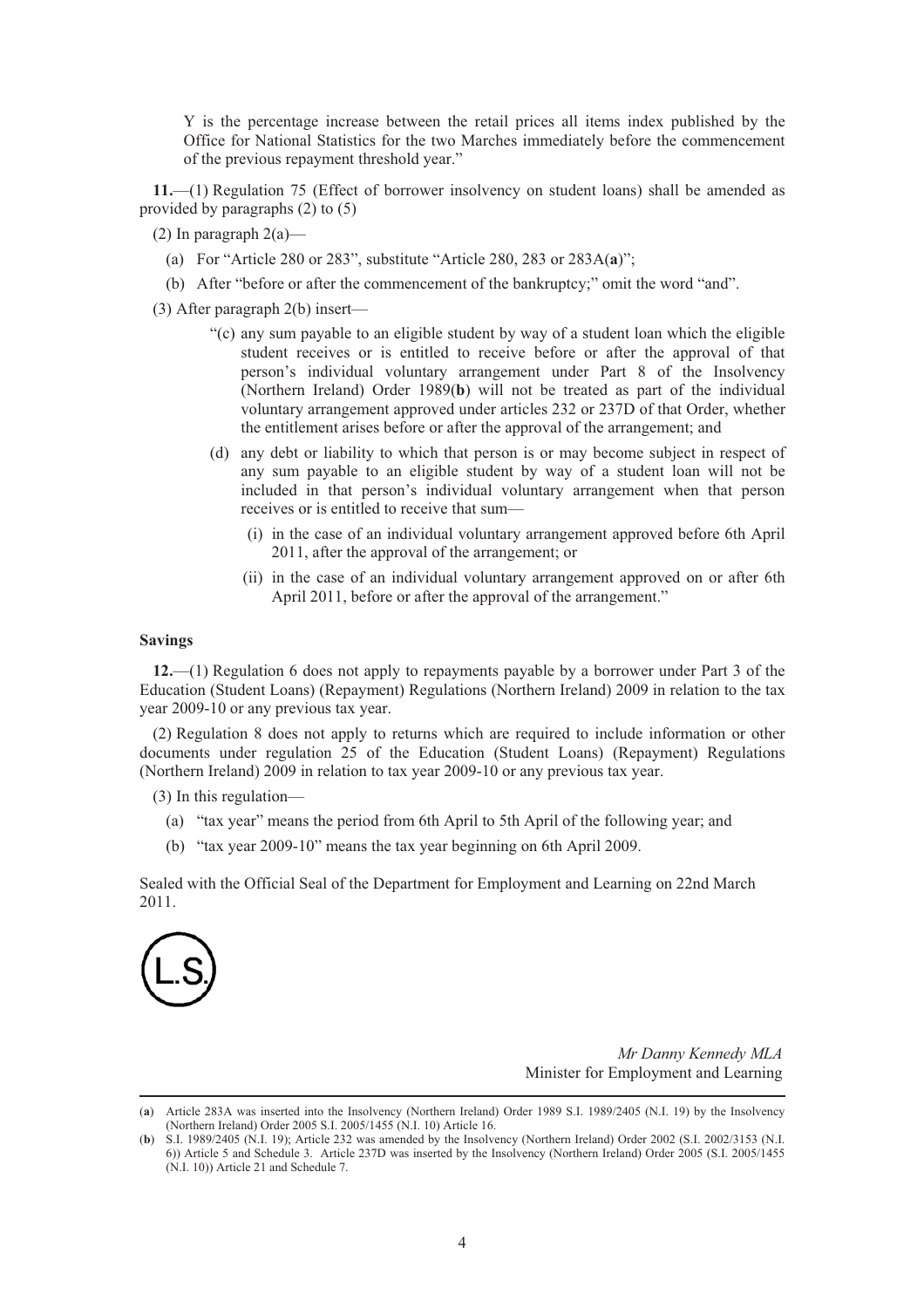#### **EXPLANATORY NOTE**

#### *(This note is not part of the Regulations)*

The Regulations amend the Education (Student Loans) (Repayment) Regulations (Northern Ireland) 2009 (the principal Regulations). The principal Regulations provide the statutory framework for the collection and repayment system for income-contingent repayment (ICR) student loans.

Regulations 3, 4, 5 and 9 introduce a time limited mechanism to vary the £15,000 repayment threshold in the principal Regulations to maintain its value. Regulation 10 introduces a similar mechanism to vary the Applicable Threshold amounts in the principal Regulations, which apply to overseas borrowers, to maintain their value.

Regulations 6, 8 and 12 substitute new penalties, for failure to make payment of tax on time and failure to file returns on time, for those in the principal Regulations.

Regulation 7 substitutes new harmonised interest provisions for repayments and refunds of overpayments payable under Part 3 of the principal Regulations.

Regulation 11(2) prevents monies received by bankrupt in accordance with a student loan being used to benefit the bankrupt's creditors under an income payments agreement. Regulation 11(3) inserts new provisions into regulation 75 of the principal Regulations so that student loans made to a borrower who enters an individual voluntary arrangement will be treated in a similar way as they are treated under a bankruptcy in Northern Ireland.

A full impact assessment covering the introduction of the penalty regime entitled "working towards a harmonised regime and meeting the obligations to file returns and pay tax on time" was published on 14th April 2009 and is available at http://www.hmrc.gov.uk/better-regulation/ia.htm. The Explanatory Memorandum is published alongside the instrument on www.legislation.gov.uk.

<sup>©</sup> Crown Copyright 2011

Printed in the UK by The Stationery Office Limited under the authority and superintendence of Carol Tullo, Controller of Her Majesty's Stationery Office being the Government Printer for Northern Ireland and the Officer appointed to print the Acts of the Northern Ireland Assembly.